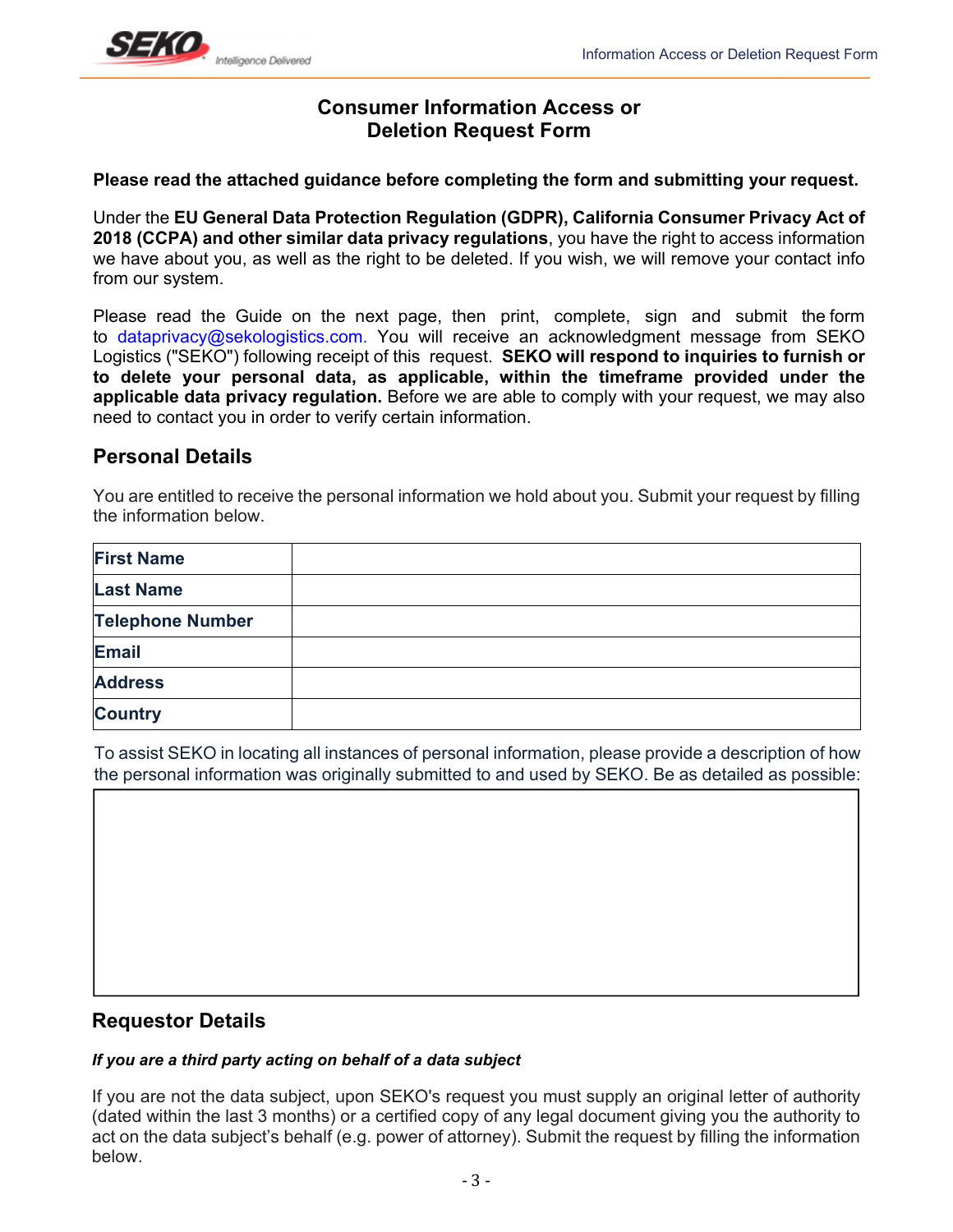

| <b>First Name</b>       |  |
|-------------------------|--|
| <b>Last Name</b>        |  |
| <b>Telephone Number</b> |  |
| <b>Email</b>            |  |
| <b>Company Name</b>     |  |
| <b>Address</b>          |  |
| <b>Country</b>          |  |

## **Declaration**

The information that I have supplied in this form is correct and true. I understand that SEKO may need to contact me for more information to confirm my/ the data subject's identity and to respond to my request.

| <b>Signature</b> | Date (DD/MMM/YYYY) |
|------------------|--------------------|
|                  |                    |
|                  |                    |

## **Guide to Right to be Deleted or Right to be Forgotten**

Under the EU General Data Protection Regulation (GDPR), **the data subject shall have the right to obtain from the controller, SEKO, the erasure of his or her personal data without undue delay**, and the controller has the obligation to erase the personal data without undue delay, where one of the following grounds applies:

- 1. The personal data are no longer necessary in relation to the purposes for which they were collected or otherwise processed;
- 2. The data subject withdraws consent on which the processing is based according to point (a) of GDPR Article 6(1) or point (a) of GDPR Article 9(2), and where there is no other legal ground for the processing;
- 3. The data subject objects to the processing pursuant to GDPR Article 21(1), and there are no overriding legitimate grounds for the processing, or the data subject objects to the processing pursuant to GDPR Article 21(2);
- 4. The personal data have been unlawfully processed;
- 5. The personal data have to be erased for compliance with a legal obligation in Union or Member State law to which the controller is subject;
- 6. The personal data have been collected in relation to the offer of information society services referred to in GDPR Article 8(1).